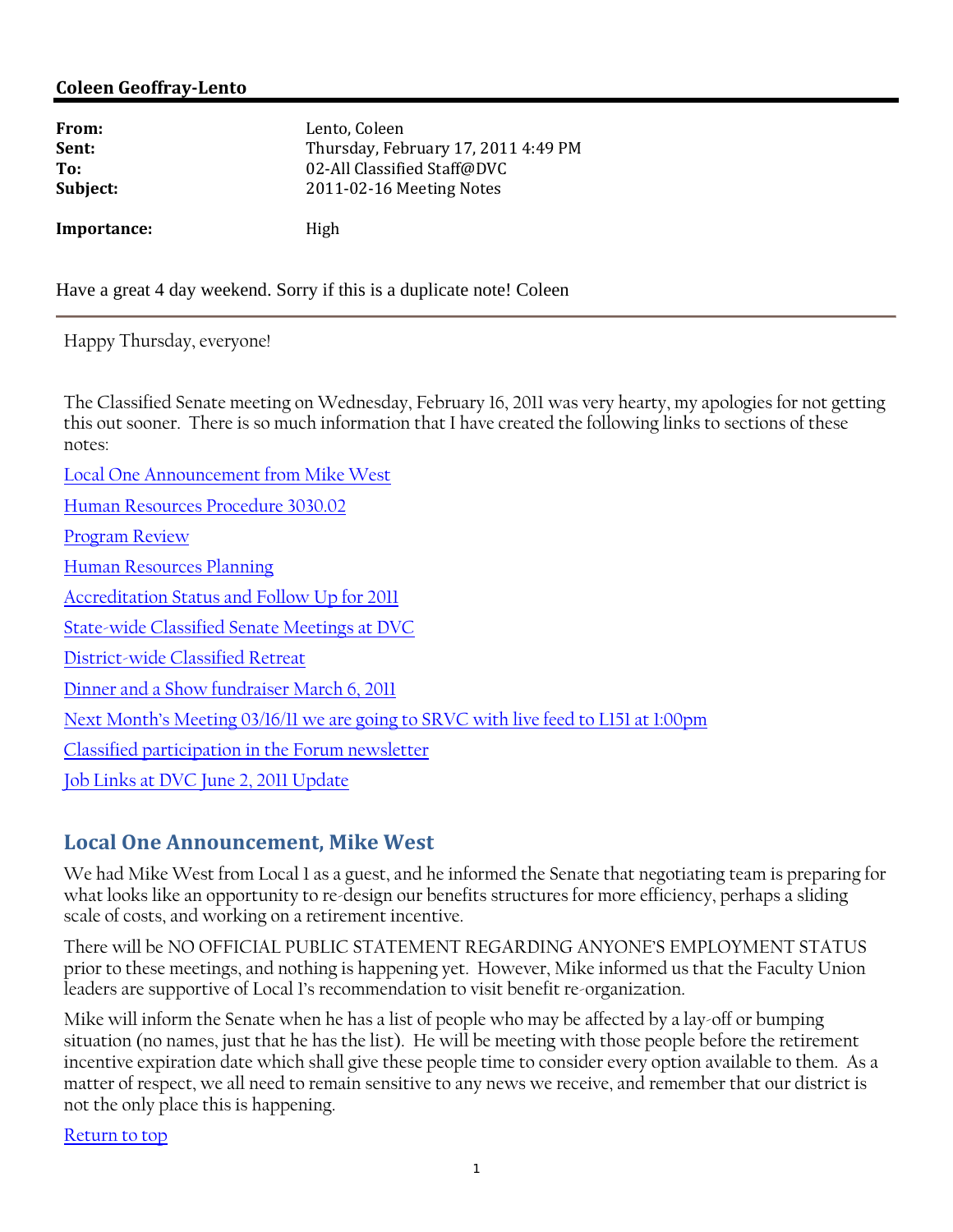## **Human Resources Procedure 3030.02**

It seems like, for the first time in this school's history, every constituency is committed to building and maintaining a team-work atmosphere. And it's very apparent, based on Mike's comment regarding the UF, and what happened at the District Governance Council on February 15, 2011.

At the DGC meeting, there was unanimous support from Staff, Students, Faculty and Management to use the wording for Classified Participation in Management Interviews (HR3030.02), from item 4, which states:

Classified unit members may will also serve on screening interview committees for management, confidential or supervisory positions, at the discretion of the manager in charge of the hiring process. The hiring manager and the Classified Senate President will collaborate and come to a consensus on the appointment of the Classified unit member. The Classified Senate President shall notify the unit member and Local 1 of the appointment. In this case, the Local 1 Vice President should be notified.

So, the District Governance Council will be recommending that the Chancellor's Cabinet adopt this wording for that procedure.

Return to top

## **Program Review Process**

We also heard an update from Maria Barno regarding the progress of the Integration Council's program review status; and more importantly, were posed with the question of how much classified participation has been part of the process.

 When polled as to whether anyone had actually participated in the Program Reviews, only 2-3 people acknowledged they had participated. However, Ade shared that she and Liling had drawn up a list of things they felt were important for the math department, and those suggestions were used, but this was their own initiative, not an invitation to participate that netted their input for the process. This is an area, particularly in instruction, where it is a common practice to only involve instructors and/or administrators in the process.

In Student Services, most of the employees are classified staff, and therefore, their participation is visible. However, in administration, classified participation was not involved to the knowledge of the members present.

We acknowledged that each division has a secretary, and may have instructional assistants, and that these members of their departments can make valuable contributions of the needs for their areas. It is apparent by the input to the math department that the staff members were substantial contributors, and it begs to question what are we missing college-wide?

Maria also confirmed that in the Integration Council, the numbers of constituents are not in equal proportion, which means that classified do not have as many voices on this Council. Mike West shared that at LMC the constituents each have one vote, which is similar to the DGC structure; so there are only 4 voices regardless of the number of committee members, and will share that procedure with us for further discussion.

We shall be compiling a list of questions for a classified survey. It is essential that we gather more information regarding the participation that has occurred, and responding accordingly.

It was at this point in the meeting that we discussed the lack of a human resources plan at DVC, which is mentioned in our self-study, and the lack of which was part of the input from the accrediting team written response during show cause.

Return to top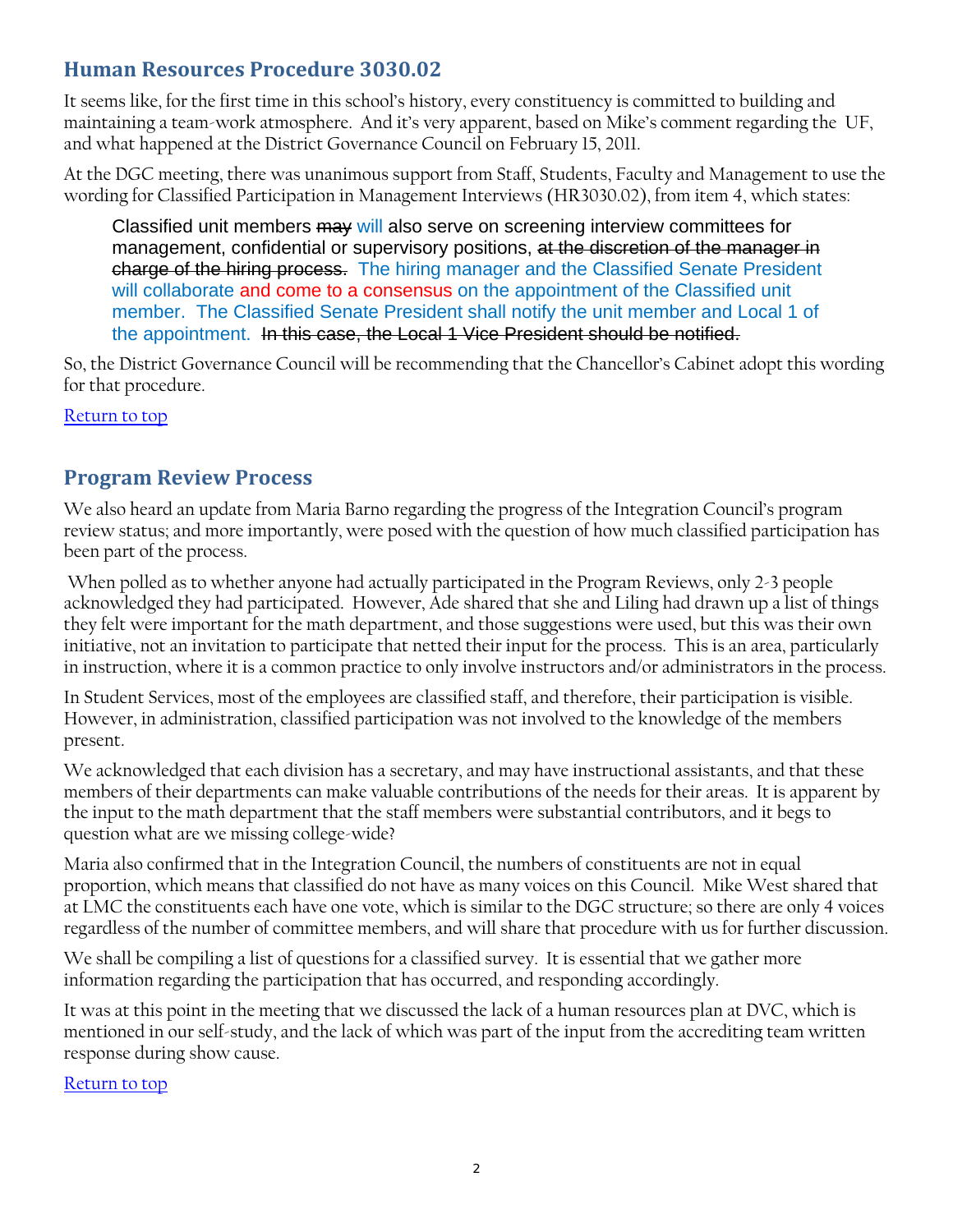### **Human Resources Planning**

When the topic came up in regard to program review and reductions in the workforce, we discussed staffing with Mike West. We learned that there isn't a formula that would illustrate a

student/service/instruction/administration matrix that recommends structure based on FTE. There used to be one until the passing of SB361, which leaves individual districts responsible for their own staffing, and without a guideline as to what that may look like.

LMC has a human resources plan which Mike West will send out to us. They also use program review in concert with the HR plan; which would also lend itself as a good starting point when we are examining the short-comings of our program review staff participation.

Although the Classified Senate will not be able to complete any of these pending changes on their own, we do think that after we have been able to have a good discussion on these issues, it will be time to start presenting our concerns campus-wide.

Return to top

## **Accreditation Status and Follow Up for 2011**

DVC was granted full accreditation without any further sanction.  $\odot$ 

But, we still have a lot of work to do. The Accreditation Steering Committee will be addressing the items from the self-study in 2008 which were not essential in becoming re-affirmed; however, these items are essential to follow up on.

February  $28<sup>th</sup>$ , there will be a meeting from 2-5pm in the BFL/CCC to work on the classification of the remaining items. Some may have been already taken care of by the changes we made in reaction to the show cause, some may no longer be relevant; and some may need to be addressed in our follow-up report due October 15, 2011.

Ted Wieden will be presenting the Steering Committee a draft of our follow-up report at our April ASC meeting; and will be disseminating this as soon as possible for constituency endorsements in order to accommodate the faculty absences over the Summer, which can delay the approval process, so that by September it will be ready to go to the Governing Board.

Return to top

## **Statewide Classified Senate Meetings at DVC**

Per email from Jocelyn Iannucci, our State Classified representative, there will be meetings of the State Classified Senate next month in the DVC Trophy Room.

## **Districtwide Classified Retreat**

The Classified Senates Coordinating Council is looking into a classified retreat with an open discussion forum in which we can have a broad discussion regarding our concerns, material services that people may want to receive (such as resume writing, job searching, etc…), and an afternoon of district-wide support and understanding in this difficult time.

#### **Dinner and a Show fundraiser March 6, 2011**

The faculty senate sponsors an evening fundraiser for the Drama and HRM programs. Last fall, the show was Cabaret – absolutely fabulous! We enjoyed a wonderful gourmet meal in the Norseman, and great company.